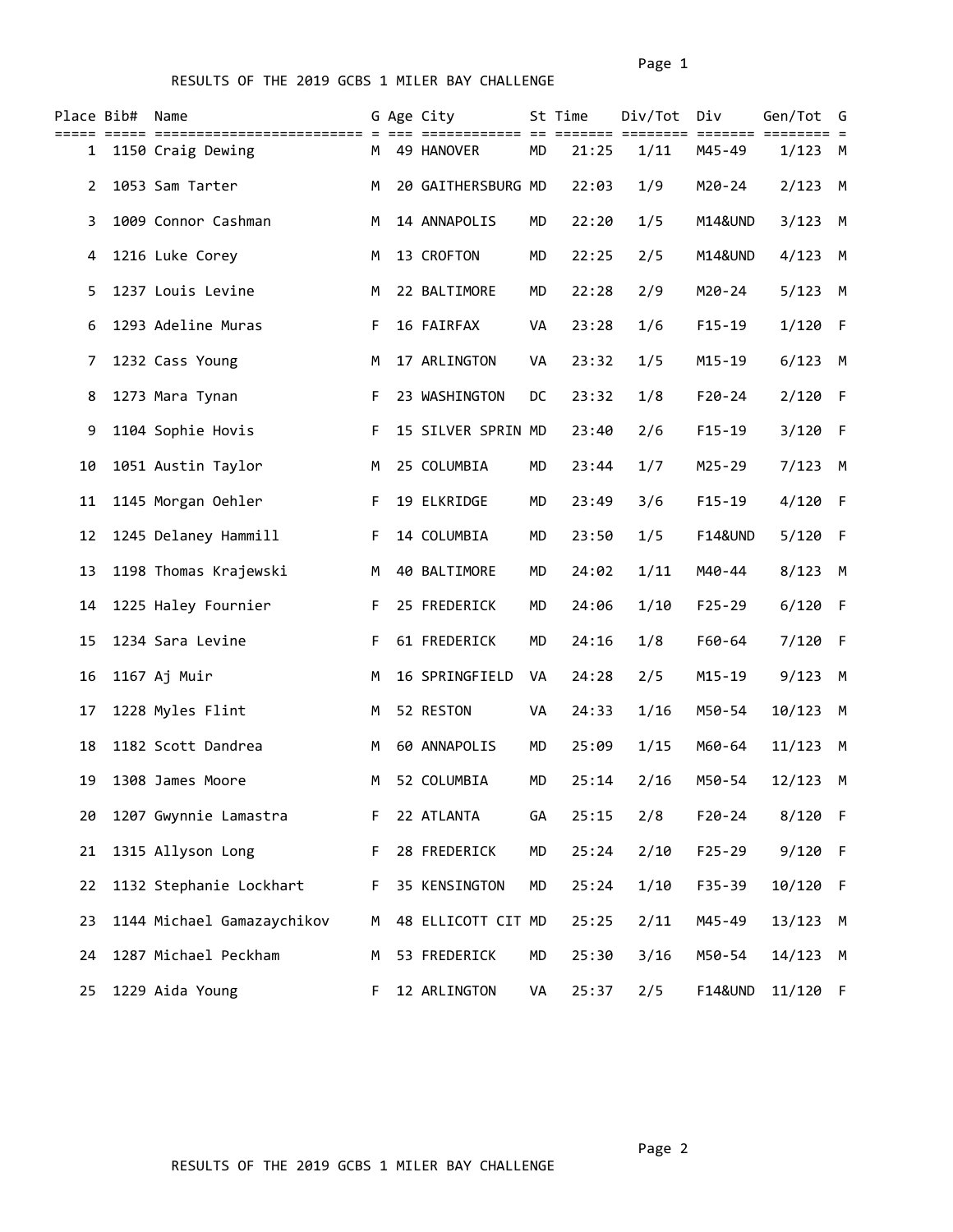|    | Place Bib# | Name                   |    | G Age City         |           | St Time | Div/Tot | Div                | Gen/Tot  | G   |
|----|------------|------------------------|----|--------------------|-----------|---------|---------|--------------------|----------|-----|
| 26 |            | 1025 Bruce Cormack     |    | M 56 ARLINGTON     | VA        | 25:44   | 1/16    | M55-59             | 15/123 M |     |
| 27 |            | 1031 Kathryn Rownd     | F. | 27 BALTIMORE       | MD        | 25:46   | 3/10    | $F25 - 29$         | 12/120   | - F |
| 28 |            | 1007 Jim Jacobson      | M  | 61 EDGEWATER       | <b>MD</b> | 25:50   | 2/15    | M60-64             | 16/123   | M   |
| 29 |            | 1307 Jason George      | М  | 32 GERMANTOWN      | MD        | 26:02   | 1/6     | M30-34             | 17/123   | M   |
| 30 |            | 1011 Sean West         | M  | 50 SILVER SPRIN MD |           | 26:29   | 4/16    | M50-54             | 18/123   | M   |
| 31 |            | 1220 Cayla Otto        | F. | 14 NEW MARKET      | MD        | 26:32   | 3/5     | <b>F14&amp;UND</b> | 13/120   | -F  |
| 32 |            | 1019 Jono Marcus       | M  | 52 BETHESDA        | MD        | 26:51   | 5/16    | M50-54             | 19/123   | M   |
| 33 |            | 1048 Abigail Paules    | F. | 31 RICHMOND        | VA        | 26:54   | 1/10    | F30-34             | 14/120   | - F |
| 34 |            | 1147 Michael MacDonald | M  | 54 SILVER SPRIN MD |           | 26:54   | 6/16    | M50-54             | 20/123   | M   |
| 35 |            | 1105 Kristin Wojnovich | F. | 47 HAVERTOWN       | PA        | 26:57   | 1/14    | $F45 - 49$         | 15/120   | -F  |
| 36 |            | 1136 Lauren Meyer      | F. | 28 ANNAPOLIS JU MD |           | 26:58   | 4/10    | $F25 - 29$         | 16/120   | - F |
| 37 |            | 1265 Gladney McKay     | F. | 58 SEVERNA PARK MD |           | 27:00   | 1/19    | F55-59             | 17/120   | - F |
| 38 |            | 1253 Kraig Gass        | М  | 39 WINCHESTER      | VA        | 27:02   | 1/6     | M35-39             | 21/123   | M   |
| 39 |            | 1015 Renee Carl        | F. | 50 WASHINGTON      | DC        | 27:03   | 1/14    | F50-54             | 18/120   | - F |
| 40 |            | 1046 Kristina Rebert   | F. | 56 GETTYSBURG      | PA        | 27:07   | 2/19    | $F55 - 59$         | 19/120   | - F |
| 41 |            | 1299 Kohl Hanes        | M  | 10 ARNOLD          | MD        | 27:17   | 3/5     | M14&UND            | 22/123   | M   |
| 42 |            | 1325 Kayin Walker      | М  | 22 BALTIMORE       | MD        | 27:19   | 3/9     | $M20 - 24$         | 23/123   | M   |
| 43 |            | 1306 Kempsey Clark     | M  | 28 GAITHERSBURG MD |           | 27:22   | 2/7     | M25-29             | 24/123   | M   |
| 44 |            | 1305 Ylva Ihrig        | F. | 49 FAIRFAX STAT VA |           | 27:28   | 2/14    | $F45 - 49$         | 20/120   | - F |
| 45 |            | 1129 Saleh Mandour     | м  | 65 TOWSON          | MD        | 27:29   | 1/8     | M65-69             | 25/123 M |     |
| 46 |            | 1219 Matthew Otto      | M  | 39 NEW MARKET      | MD        | 27:33   | 2/6     | M35-39             | 26/123   | M   |
| 47 |            | 1283 Marlene Becker    | F. | 55 FAIRFAX         | VA        | 27:36   | 3/19    | F55-59             | 21/120 F |     |
| 48 |            | 1204 Becky Dooley      | F. | 36 ARLINGTON       | VA        | 27:42   | 2/10    | F35-39             | 22/120 F |     |
| 49 |            | 1090 Paige Bauman      | F. | 51 ANNAPOLIS       | MD        | 27:43   | 2/14    | F50-54             | 23/120 F |     |
| 50 |            | 1321 Elizabeth Jiranek | F. | 56 LUTHERVILLE MD  |           | 27:49   | 4/19    | F55-59             | 24/120 F |     |

Page 3 and 2012 and 2012 and 2012 and 2012 and 2012 and 2012 and 2012 and 2012 and 2012 and 2012 and 2012 and

| Place          | B1D#             | Name                                                    | Age          |                               |                                  | ime | נט.<br>I OT          | Div                  | Gen / |  |
|----------------|------------------|---------------------------------------------------------|--------------|-------------------------------|----------------------------------|-----|----------------------|----------------------|-------|--|
| _____<br>_____ | ______<br>______ | --------------------------<br>------------------------- | ____<br>____ | ____________<br>_____________ | $\overline{\phantom{a}}$<br>$ -$ |     | ________<br>________ | ________<br>________ |       |  |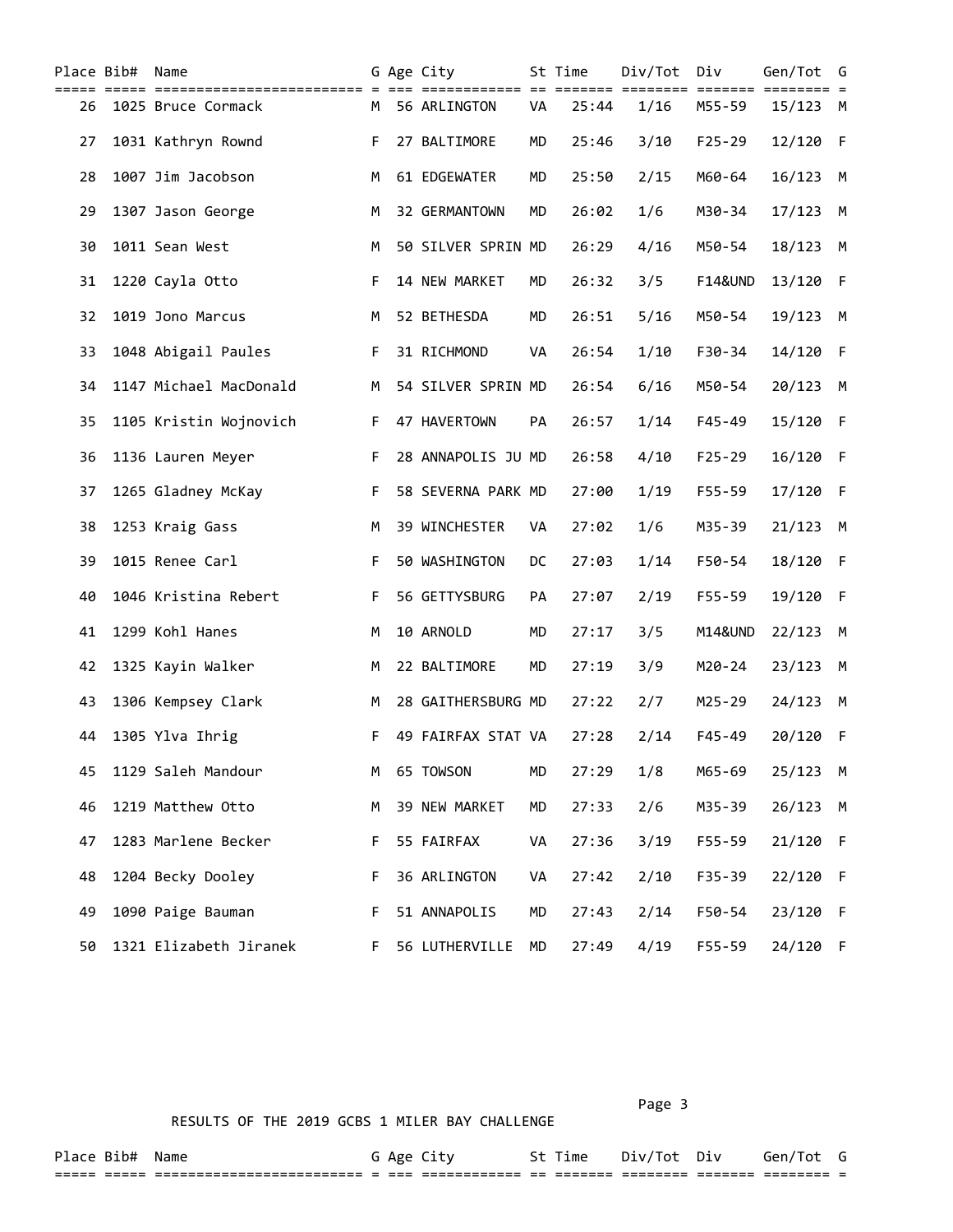| 51 | 1128 Meggie Lawson     | F. | 30 HOBOKEN         | NJ        | 27:50 | 2/10 | F30-34             | 25/120   | - F |
|----|------------------------|----|--------------------|-----------|-------|------|--------------------|----------|-----|
| 52 | 1183 Craig Jacobi      | М  | 54 MARIETTA        | GA        | 27:55 | 7/16 | M50-54             | 27/123   | M   |
| 53 | 1255 William Bender    | М  | 58 WINCHESTER      | VA        | 27:57 | 2/16 | M55-59             | 28/123   | M   |
| 54 | 1261 April Collins     | F. | 13 CROFTON         | <b>MD</b> | 28:00 | 4/5  | <b>F14&amp;UND</b> | 26/120   | F   |
| 55 | 1178 Jade Chen         | F. | 20 OAKTON          | VA        | 28:02 | 3/8  | $F20 - 24$         | 27/120   | -F  |
| 56 | 1312 Ronan Corgel      | М  | 23 WASHINGTON      | DC        | 28:04 | 4/9  | M20-24             | 29/123   | M   |
| 57 | 1141 Brendan Danner    | М  | 39 FERNANDINA B FL |           | 28:07 | 3/6  | M35-39             | 30/123   | M   |
| 58 | 1157 Susan Mangano     | F  | 58 PITTSTOWN       | ΝJ        | 28:09 | 5/19 | F55-59             | 28/120   | F   |
| 59 | 1326 Pete Letteney     | М  | 33 ARNOLD          | <b>MD</b> | 28:11 | 2/6  | M30-34             | 31/123   | M   |
| 60 | 1243 Jennifer Bistrack | F. | 46 ANNAPOLIS       | MD        | 28:13 | 3/14 | F45-49             | 29/120   | -F  |
| 61 | 1152 Ruth J Pardy      | F. | 13 SIOUX FALLS     | <b>SD</b> | 28:15 | 5/5  | <b>F14&amp;UND</b> | 30/120   | F   |
| 62 | 1230 William Malone    | м  | 12 DAVIDSONVILL MD |           | 28:37 | 4/5  | M14&UND            | 32/123   | M   |
| 63 | 1291 David Douglass    | М  | 63 COLUMBIA        | <b>MD</b> | 28:58 | 3/15 | M60-64             | 33/123   | M   |
| 64 | 1260 Maryann Collins   | F. | 46 CROFTON         | <b>MD</b> | 29:02 | 4/14 | F45-49             | 31/120   | F   |
| 65 | 1288 Ian Faulkner      | М  | 15 EDGEWATER       | <b>MD</b> | 29:11 | 3/5  | $M15 - 19$         | 34/123   | M   |
| 66 | 1286 Linda Cantell     | F. | 40 WASHINGTON      | DC        | 29:16 | 1/10 | F40-44             | 32/120   | F   |
| 67 | 1309 Max Cottrell      | М  | 17 SILVER SPRIN MD |           | 29:17 | 4/5  | $M15 - 19$         | 35/123   | M   |
| 68 | 1148 Paul Landon       | М  | 55 FREDERICK       | MD        | 29:18 | 3/16 | M55-59             | 36/123   | M   |
| 69 | 1280 Peyton Bergeron   | F. | 15 CHESTER         | <b>MD</b> | 29:22 | 4/6  | $F15 - 19$         | 33/120   | - F |
| 70 | 1259 James Leimkuhler  | M  | 73 MC LEAN         | VA        | 29:22 | 1/5  | M70-74             | 37/123   | M   |
| 71 | 1215 Donna Corey       | F. | 53 CROFTON         | MD        | 29:28 | 3/14 | F50-54             | 34/120 F |     |
| 72 | 1320 Michael Mundt     | М  | 58 ANNAPOLIS       | MD        | 29:33 | 4/16 | M55-59             | 38/123   | M   |
| 73 | 1020 Lara Goldmark     | F. | 51 BETHESDA        | MD        | 29:38 | 4/14 | F50-54             | 35/120   | - F |
| 74 | 1012 Caden Cashman     | M  | 10 ANNAPOLIS       | MD        | 29:50 | 5/5  | M14&UND            | 39/123   | М   |
| 75 | 1078 James Conner      | м  | 37 CROFTON         | MD        | 30:00 | 4/6  | M35-39             | 40/123   | M   |

|                 | RESULTS OF THE 2019 GCBS 1 MILER BAY CHALLENGE |                         |  |  |                                                 |  |         |             |  |           |  |  |  |
|-----------------|------------------------------------------------|-------------------------|--|--|-------------------------------------------------|--|---------|-------------|--|-----------|--|--|--|
| Place Bib# Name |                                                |                         |  |  | G Age City                                      |  | St Time | Div/Tot Div |  | Gen/Tot G |  |  |  |
|                 |                                                |                         |  |  |                                                 |  |         |             |  |           |  |  |  |
|                 |                                                | 76 1005 Matthew Bella   |  |  | M 49 FALLS CHURCH VA 30:22 3/11 M45-49 41/123 M |  |         |             |  |           |  |  |  |
|                 |                                                | 77 1316 Matthew Heacock |  |  | M 23 ANNAPOLIS MD 30:22 5/9 M20-24 42/123 M     |  |         |             |  |           |  |  |  |

## Page 4 and the state of the state of the state of the state of the state of the state of the state of the state of the state of the state of the state of the state of the state of the state of the state of the state of the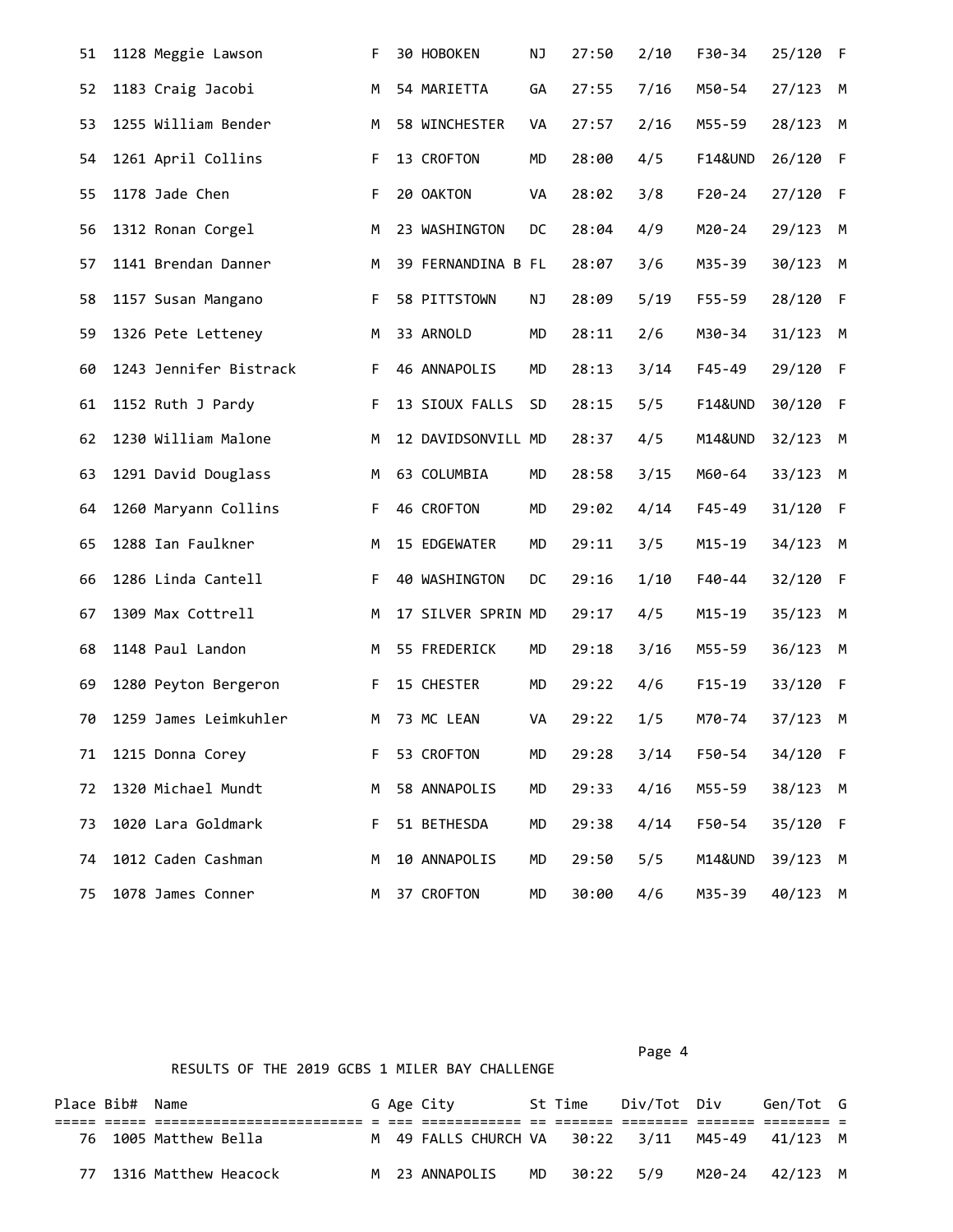| 78  | 1276 Ann Brown              | F. | 57 BALTIMORE       | MD | 30:25 | 6/19 | F55-59     | 36/120   | - F          |
|-----|-----------------------------|----|--------------------|----|-------|------|------------|----------|--------------|
| 79  | 1254 Christopher Massonneau | M  | 60 WINCHESTER      | VA | 30:31 | 4/15 | M60-64     | 43/123   | M            |
| 80  | 1242 Kristen Gload          | F. | 18 SILVER SPRIN MD |    | 30:36 | 5/6  | $F15 - 19$ | 37/120   | $\mathsf{F}$ |
| 81  | 1252 Walter Belleza         | M  | 55 FULTON          | MD | 30:37 | 5/16 | M55-59     | 44/123   | M            |
| 82  | 1099 Kerrie Burmeister      | F. | 44 WASHINGTON      | DC | 30:39 | 2/10 | F40-44     | 38/120   | -F           |
| 83  | 1158 Julie Minner           | F. | 53 FREDERICK       | MD | 30:53 | 5/14 | F50-54     | 39/120 F |              |
| 84  | 1110 Stephanie Khan         | F. | 55 MC LEAN         | VA | 30:56 | 7/19 | F55-59     | 40/120   | $\mathsf{F}$ |
| 85  | 1310 Janet Williams-Janas   | F. | 58 CLIFTON         | VA | 30:57 | 8/19 | F55-59     | 41/120   | - F          |
| 86  | 1250 Andrea Mathias         | F. | 45 REISTERSTOWN MD |    | 30:58 | 5/14 | F45-49     | 42/120 F |              |
| 87  | 1034 Allison Grillo         | F. | 23 MOUNT AIRY      | MD | 31:00 | 4/8  | $F20 - 24$ | 43/120   | - F          |
| 88  | 1095 Rosina Bolen           | F. | 46 ORRTANNA        | PА | 31:06 | 6/14 | $F45 - 49$ | 44/120   | -F           |
| 89  | 1317 Kendra Williams        | F. | 32 SILVER SPRIN MD |    | 31:08 | 3/10 | F30-34     | 45/120   | - F          |
| 90  | 1206 Richard Janiszewski    | м  | 51 SEVERNA PARK MD |    | 31:16 | 8/16 | M50-54     | 45/123   | м            |
| 91  | 1139 Quentin Gilbert        | M  | 56 FREDERICKSBU VA |    | 31:20 | 6/16 | M55-59     | 46/123   | M            |
| 92  | 1213 Jon Morris             | M  | 62 ODENTON         | MD | 31:23 | 5/15 | M60-64     | 47/123   | M            |
| 93  | 1154 Keith McCaffrey        | М  | 64 EDGEWATER       | MD | 31:35 | 6/15 | M60-64     | 48/123   | M            |
| 94  | 1297 Laurelyn Rawson        | F. | 47 CENTREVILLE     | VA | 31:36 | 7/14 | F45-49     | 46/120   | - F          |
| 95  | 1143 Anne Berry             | F. | 54 ALEXANDRIA      | VA | 31:40 | 6/14 | F50-54     | 47/120   | - F          |
| 96  | 1138 Robert Harris          | M  | 34 BALTIMORE       | MD | 31:43 | 3/6  | M30-34     | 49/123   | M            |
| 97  | 1060 Natalie Yoder          | F. | 20 FAIRFAX STAT VA |    | 32:00 | 5/8  | $F20 - 24$ | 48/120   | - F          |
| 98  | 1093 Holly Selby            | F. | 60 BALTIMORE       | МD | 32:00 | 2/8  | F60-64     | 49/120   | - F          |
| 99  | 1258 Susan Taylor           | F. | 61 ANNAPOLIS       | MD | 32:06 | 3/8  | F60-64     | 50/120   | - F          |
| 100 | 1107 Carol Shelton          | F. | 58 FREDERICKSBU VA |    | 32:11 | 9/19 | F55-59     | 51/120   | - F          |

Page 5 and 2012 and 2012 and 2012 and 2012 and 2012 and 2012 and 2012 and 2012 and 2012 and 2012 and 2012 and

| Place Bib# Name |                            |  | G Age City  |     | St Time | Div/Tot Div          | Gen/Tot G |  |
|-----------------|----------------------------|--|-------------|-----|---------|----------------------|-----------|--|
|                 | 101 1331 Patricia Cummings |  | F 42 TOWSON |     |         | MD 32:21 3/10 F40-44 | 52/120 F  |  |
|                 | 102 1164 Ray Ott           |  | M 54 DOVER  |     |         | DE 32:25 9/16 M50-54 | 50/123 M  |  |
|                 | 103 1262 Audrey Liapis     |  | F 37 ARNOLD | MD. | 32:30   | 3/10 F35-39          | 53/120 F  |  |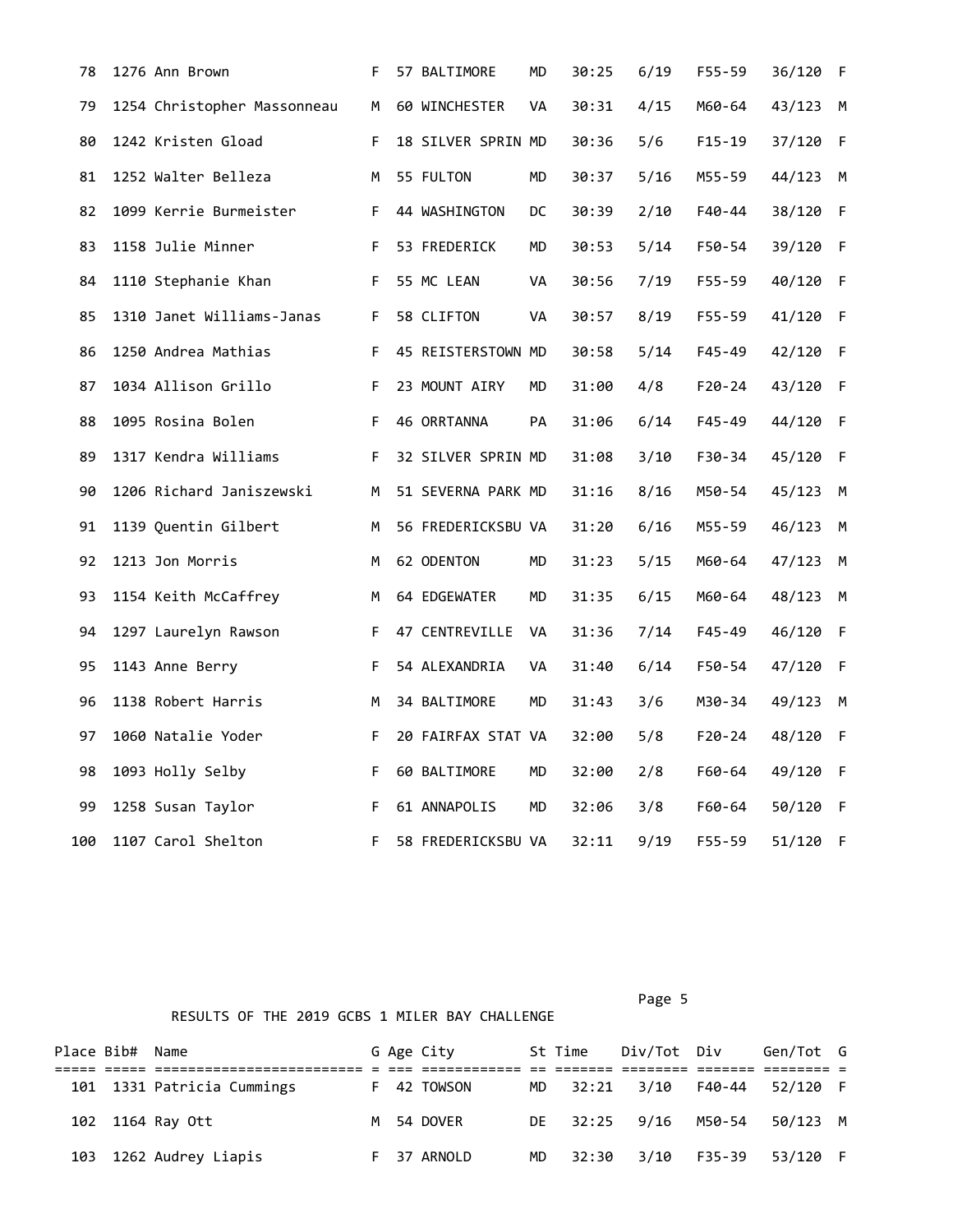| 104 | 1166 Connor Ott        | М  | 23 DOVER           | DE        | 32:40 | 6/9   | M20-24     | 51/123   | M            |
|-----|------------------------|----|--------------------|-----------|-------|-------|------------|----------|--------------|
| 105 | 1100 Sarah Rains       | F. | 36 ALEXANDRIA      | VA        | 32:43 | 4/10  | F35-39     | 54/120   | $\mathsf{F}$ |
| 106 | 1257 Haley Farrie      | F. | 24 KNOXVILLE       | MD        | 32:44 | 6/8   | $F20 - 24$ | 55/120   | -F           |
| 107 | 1151 Julie A Onisk     | F. | 61 BEAR            | DE.       | 32:48 | 4/8   | F60-64     | 56/120   | - F          |
| 108 | 1231 Garry Young       | M  | 56 ARLINGTON       | VA        | 32:53 | 7/16  | M55-59     | 52/123   | M            |
| 109 | 1302 Michelle Montoya  | F. | 39 ALEXANDRIA      | VA        | 32:58 | 5/10  | $F35 - 39$ | 57/120   | $\mathsf{F}$ |
| 110 | 1146 David Siskind     | M  | 60 SILVER SPRIN MD |           | 33:03 | 7/15  | M60-64     | 53/123   | M            |
| 111 | 1189 Lynn Segas        | F. | 45 ARLINGTON       | VA        | 33:12 | 8/14  | $F45 - 49$ | 58/120 F |              |
| 112 | 1298 Kerry Dearfield   | M  | 66 BURKE           | VA        | 33:24 | 2/8   | M65-69     | 54/123   | M            |
| 113 | 1187 Karen Clarkson    | F  | 59 BETHESDA        | MD        | 33:27 | 10/19 | F55-59     | 59/120   | -F           |
| 114 | 1197 Ulrika Swanson    | F. | 42 ALEXANDRIA      | VA        | 33:33 | 4/10  | F40-44     | 60/120   | -F           |
| 115 | 1301 Damian Blanck     | M  | 47 BALTIMORE       | MD        | 33:41 | 4/11  | M45-49     | 55/123   | м            |
| 116 | 1175 Judy Goffi        | F. | 59 WALKERSVILLE MD |           | 33:47 | 11/19 | F55-59     | 61/120   | $\mathsf{F}$ |
| 117 | 1125 Bert Winchester   | М  | 66 ANNAPOLIS       | MD        | 33:56 | 3/8   | M65-69     | 56/123   | M            |
| 118 | 1202 Annemarie Simpson | F  | 40 LA PLATA        | MD        | 34:15 | 5/10  | $F40 - 44$ | 62/120   | - F          |
| 119 | 1096 Pam Hepp          | F. | 59 BETHESDA        | МD        | 34:25 | 12/19 | $F55 - 59$ | 63/120   | - F          |
| 120 | 1160 Judah Clark       | M  | 36 ODENTON         | <b>MD</b> | 34:28 | 5/6   | M35-39     | 57/123   | M            |
| 121 | 1063 James Perritt     | М  | 44 MILLERSVILLE MD |           | 34:34 | 2/11  | M40-44     | 58/123   | M            |
| 122 | 1026 Kelly Rende       | F. | 39 COLUMBIA        | MD        | 34:41 | 6/10  | $F35 - 39$ | 64/120   | - F          |
| 123 | 1318 Debra Asberry     | F. | 61 EDGEWATER       | MD        | 34:44 | 5/8   | F60-64     | 65/120   | $\mathsf{F}$ |
| 124 | 1238 Howe Burch        | М  | 64 LUTHERVILLE     | MD        | 34:46 | 8/15  | M60-64     | 59/123   | M            |
| 125 | 1103 Gerald Hovis      | M  | 55 SILVER SPRIN MD |           | 34:49 | 8/16  | M55-59     | 60/123   | М            |

Page 6 and the contract of the contract of the contract of the contract of the contract of the contract of the

| Place Bib# | Name                  |    | G Age City   |     | St Time | Div/Tot Div |          | Gen/Tot G |   |
|------------|-----------------------|----|--------------|-----|---------|-------------|----------|-----------|---|
| 126        | 1111 Elisabeth Kerr   | F. | 26 LAUREL    | MD. | 34:53   | 5/10        | $F25-29$ | 66/120 F  |   |
| 127        | 1330 Hermes Caballero | M  | 44 ANNAPOLIS | MD  | 35:01   | 3/11        | M40-44   | 61/123    | M |
| 128        | 1123 Shane Rilev      | M  | 47 EDGEWATER | MD  | 35:03   | 5/11        | M45-49   | 62/123    | M |
| 129        | 1177 John Vivadelli   | M  | 62 RICHMOND  | VA  | 35:10   | 9/15        | M60-64   | 63/123    | M |
| 130        | 1079 Adam Wolfe       | M  | 40 CROFTON   | MD  | 35:11   | 4/11        | M40-44   | 64/123    | M |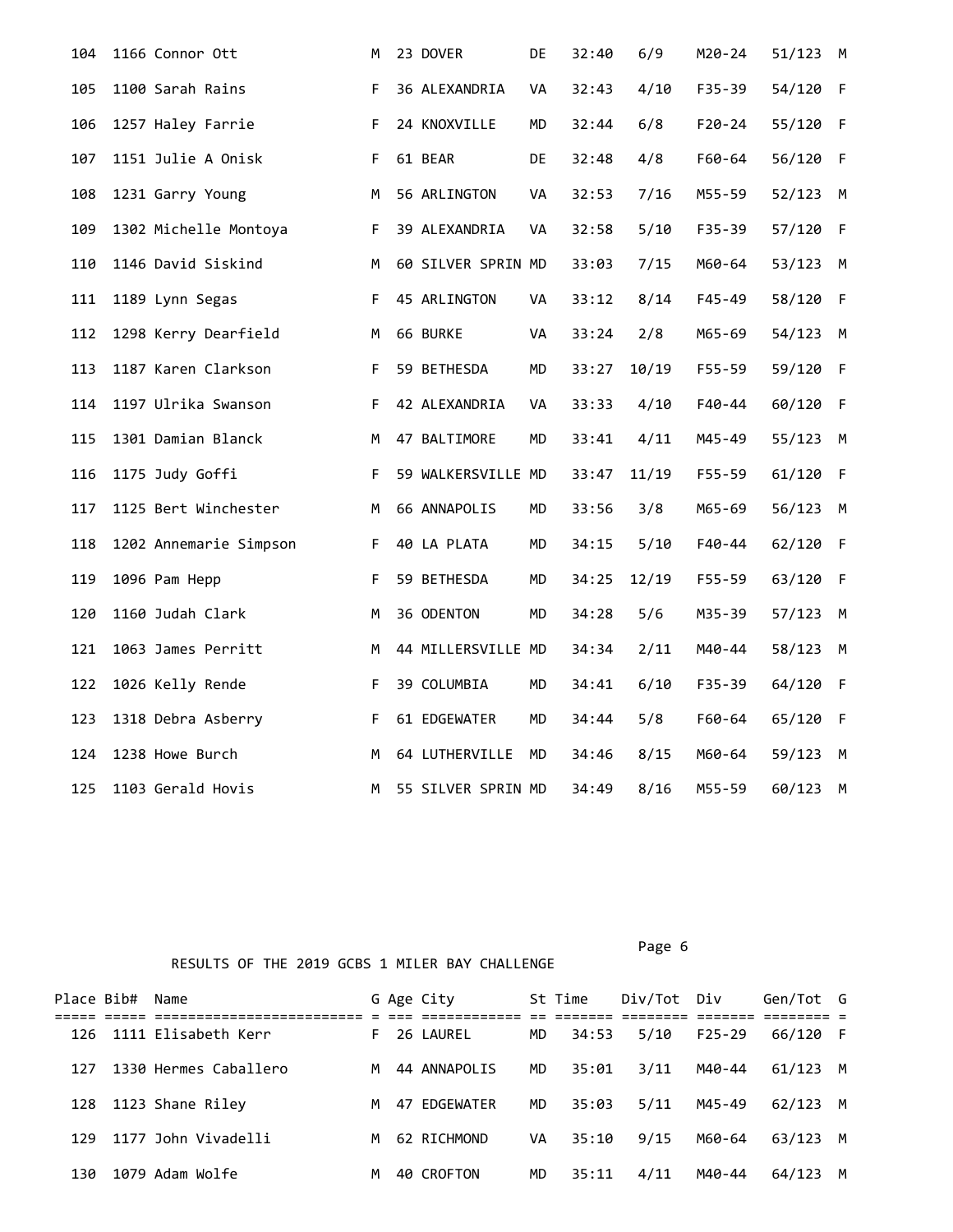| 131 | 1098 Katie Natonski          | F. | 35 ALEXANDRIA      | <b>VA</b> | 35:17 | 7/10  | $F35 - 39$ | 67/120 F |     |
|-----|------------------------------|----|--------------------|-----------|-------|-------|------------|----------|-----|
| 132 | 1249 Karen McGhee            | F  | 55 ALEXANDRIA      | VA        | 35:18 | 13/19 | $F55 - 59$ | 68/120   | -F  |
| 133 | 1038 Sarah Grillo            | F. | 26 MOUNT AIRY      | <b>MD</b> | 35:24 | 6/10  | $F25 - 29$ | 69/120   | -F  |
| 134 | 1269 Jim D O N A H U E       | M  | 69 OAKTON          | VA        | 35:29 | 4/8   | M65-69     | 65/123   | M   |
| 135 | 1278 Robert Brennan          | M  | 49 SILVER SPRIN MD |           | 35:31 | 6/11  | M45-49     | 66/123   | M   |
| 136 | 1062 Dale Bostwick           | F. | 33 CHANTILLY       | VA        | 35:32 | 4/10  | F30-34     | 70/120   | - F |
| 137 | 1137 Patty Kern              | F. | 51 ALEXANDRIA      | VA        | 35:32 | 7/14  | F50-54     | 71/120   | - F |
| 138 | 1049 Mary Testoff            | F. | 57 HIGHLAND        | MD        | 35:35 | 14/19 | F55-59     | 72/120   | - F |
| 139 | 1042 Delia Perez             | F. | 67 NATIONAL PAR NJ |           | 35:37 | 1/2   | $F65 - 69$ | 73/120   | - F |
| 140 | 1030 Margaret Barry          | F. | 43 BALTIMORE       | <b>MD</b> | 35:46 | 6/10  | $F40 - 44$ | 74/120   | - F |
| 141 | 1112 Paul Kaup               | M  | 44 MILLERSVILLE MD |           | 35:48 | 5/11  | M40-44     | 67/123   | M   |
| 142 | 1173 Matthew Thompson        | М  | 34 BALTIMORE       | <b>MD</b> | 36:01 | 4/6   | M30-34     | 68/123   | M   |
| 143 | 1077 Mark Gonzalez           | M  | 57 FRISCO          | <b>TX</b> | 36:03 | 9/16  | M55-59     | 69/123   | M   |
| 144 | 1289 James Wack              | м  | 52 CATONSVILLE     | <b>MD</b> | 36:06 | 10/16 | M50-54     | 70/123   | M   |
| 145 | 1114 Christine Galvin-Combet | F. | 39 ROCKVILLE       | <b>MD</b> | 36:13 | 8/10  | $F35 - 39$ | 75/120   | -F  |
| 146 | 1244 Roman Kuebler           | м  | 47 HALETHORPE      | <b>MD</b> | 36:19 | 7/11  | M45-49     | 71/123   | M   |
| 147 | 1235 Hannah Gordy            | F  | 23 NOTTINGHAM      | <b>MD</b> | 36:24 | 7/8   | $F20 - 24$ | 76/120   | -F  |
| 148 | 1294 Robert Benson           | M  | 84 SILVER SPRIN MD |           | 36:30 | 1/1   | $M80+$     | 72/123   | M   |
| 149 | 1113 Rebecca Davis           | F. | 61 WASHINGTON      | DC        | 36:31 | 6/8   | F60-64     | 77/120   | - F |
| 150 | 1292 Lisa Muras              | F. | 48 FAIRFAX         | VA        | 36:32 | 9/14  | $F45 - 49$ | 78/120 F |     |

Page 7

|     | Place Bib# Name |                                    |    | G Age City         |     | St Time | Div/Tot Div |        | Gen/Tot G |   |
|-----|-----------------|------------------------------------|----|--------------------|-----|---------|-------------|--------|-----------|---|
| 151 |                 | =============<br>1323 Sean Linehan | M  | 59 FAIRFAX STAT VA |     | 36:34   | 10/16       | M55-59 | 73/123    | M |
| 152 |                 | 1032 Steven French                 | M  | 51 SYKESVILLE      | MD  | 36:37   | 11/16       | M50-54 | 74/123 M  |   |
| 153 |                 | 1069 Michelle Lawrence             | F. | 47 GRASONVILLE     | MD. | 36:40   | 10/14       | F45-49 | 79/120 F  |   |
| 154 |                 | 1246 Kevin Cline                   | M  | 51 ANNAPOLIS       | MD  | 36:51   | 12/16       | M50-54 | 75/123 M  |   |
| 155 |                 | 1036 Ana Marie Tinsler             | F. | 34 WASHINGTON      | DC. | 36:53   | $5/10$      | F30-34 | 80/120 F  |   |
|     |                 | 156 1022 Mark McHenry              | M  | 64 RISING SUN      | MD. | 37:15   | 10/15       | M60-64 | 76/123    | M |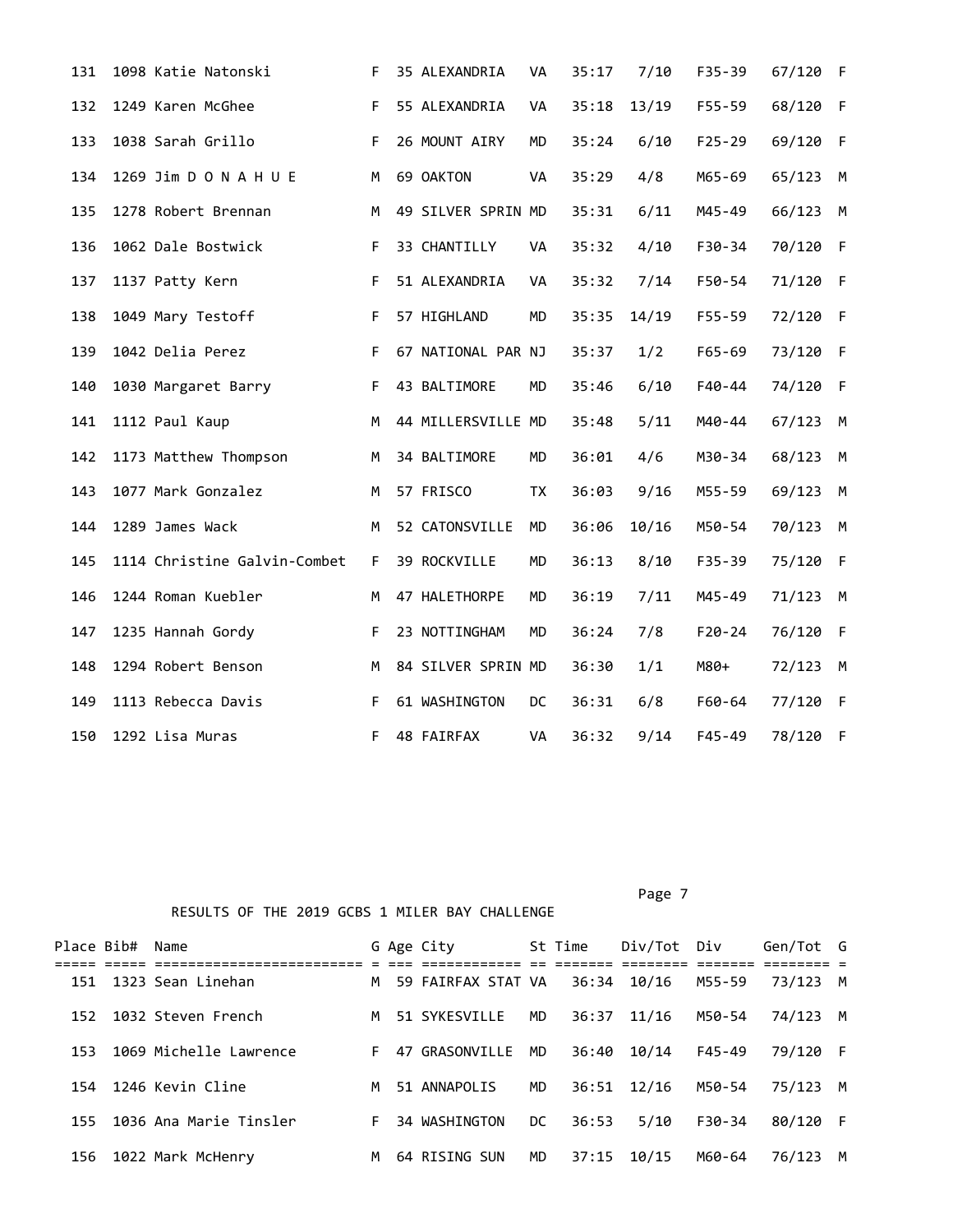| 157 | 1133 Stephen Deloach   | M  | 62 MYERSVILLE  | <b>MD</b> | 37:19 | 11/15 | M60-64     | 77/123 | M  |
|-----|------------------------|----|----------------|-----------|-------|-------|------------|--------|----|
| 158 | 1195 Nolan Breysse     | M  | 21 GLEN ARM    | <b>MD</b> | 37:22 | 7/9   | $M20 - 24$ | 78/123 | M  |
| 159 | 1193 David Young       | M  | 56 FAIRFAX     | VA        | 37:29 | 11/16 | M55-59     | 79/123 | M  |
| 160 | 1227 Cassandra Smink   | F. | 26 BALTIMORE   | <b>MD</b> | 37:39 | 7/10  | $F25 - 29$ | 81/120 | -F |
| 161 | 1191 Drew Jackson      | M  | 50 WASHINGTON  | DC        | 37:48 | 13/16 | M50-54     | 80/123 | М  |
| 162 | 1174 Alice Thompson    | F  | 32 BROOKLYN    | NY        | 38:01 | 6/10  | F30-34     | 82/120 | -F |
| 163 | 1076 David Moore       | M  | 46 CALIFORNIA  | <b>MD</b> | 38:04 | 8/11  | M45-49     | 81/123 | M  |
| 164 | 1208 Charlotte Ashton  | F. | 57 BOONSBORO   | <b>MD</b> | 38:05 | 15/19 | F55-59     | 83/120 | F  |
| 165 | 1165 Gri Ott           | M  | 21 DOVER       | DE        | 38:08 | 8/9   | M20-24     | 82/123 | М  |
| 166 | 1304 Ronald Reynolds   | M  | 53 GAMBRILLS   | <b>MD</b> | 38:21 | 14/16 | M50-54     | 83/123 | М  |
| 167 | 1214 Liz Kern          | F  | 19 ALEXANDRIA  | VA        | 38:22 | 6/6   | $F15 - 19$ | 84/120 | F  |
| 168 | 1004 Michael Campbell  | M  | 57 MANASSAS    | VA        | 38:26 | 12/16 | M55-59     | 84/123 | М  |
| 169 | 1176 Juan Pablo Sartor | M  | 41 CLARKSBURG  | MD        | 38:30 | 6/11  | M40-44     | 85/123 | М  |
| 170 | 1194 Greg Abendschoen  | M  | 25 CATONSVILLE | <b>MD</b> | 38:44 | 3/7   | M25-29     | 86/123 | М  |
| 171 | 1161 Kate Deloach      | F  | 33 FREDERICK   | MD        | 38:45 | 7/10  | F30-34     | 85/120 | -F |
| 172 | 1172 Debbie Yakubics   | F. | 49 DUNKIRK     | <b>MD</b> | 38:45 | 11/14 | F45-49     | 86/120 | -F |
| 173 | 1284 Daniel Dooher     | M  | 58 WASHINGTON  | DC        | 38:54 | 13/16 | M55-59     | 87/123 | M  |
| 174 | 1074 Barbara Altera    | F  | 54 ATLANTA     | GA        | 38:58 | 8/14  | F50-54     | 87/120 | -F |
| 175 | 1188 Carla Mazyck      | F. | 58 CROFTON     | <b>MD</b> | 39:06 | 16/19 | $F55 - 59$ | 88/120 | -F |

Page 8 and 2012 and 2012 and 2012 and 2012 and 2012 and 2012 and 2012 and 2012 and 2012 and 2012 and 2012 and

| Place Bib# | Name                 |    | G Age City         |     | St Time | Div/Tot | Div        | Gen/Tot G |     |
|------------|----------------------|----|--------------------|-----|---------|---------|------------|-----------|-----|
| 176        | 1054 Amber Farb      | F. | 28 MOUNT AIRY      | MD  | 39:28   | 8/10    | $F25 - 29$ | 89/120 F  |     |
| 177        | 1118 Allyson Adams   | F. | 54 OLNEY           | MD  | 39:34   | 9/14    | F50-54     | 90/120 F  |     |
| 178        | 1275 John Sutherland | м  | 64 CLARKSVILLE     | MD  | 39:45   | 12/15   | M60-64     | 88/123    | M   |
| 179        | 1190 Robert Pichard  | M  | 30 WASHINGTON      | DC. | 39:51   | 5/6     | M30-34     | 89/123    | M   |
| 180        | 1300 Neal Matthews   | M  | 26 STEVENSVILLE MD |     | 39:59   | 4/7     | $M25 - 29$ | 90/123    | M   |
| 181        | 1124 Lauren Brandow  | F. | 32 BALTIMORE       | MD  | 40:03   | 8/10    | $F30-34$   | 91/120    | - F |
| 182        | 1268 Josue Angulo    | M  | 29 CHANTILLY       | VA  | 40:10   | 5/7     | $M25 - 29$ | 91/123    | M   |
| 183        | 1037 Carol Burns     | F. | 62 BLUEMONT        | VA  | 40:19   | 7/8     | F60-64     | 92/120    | -F  |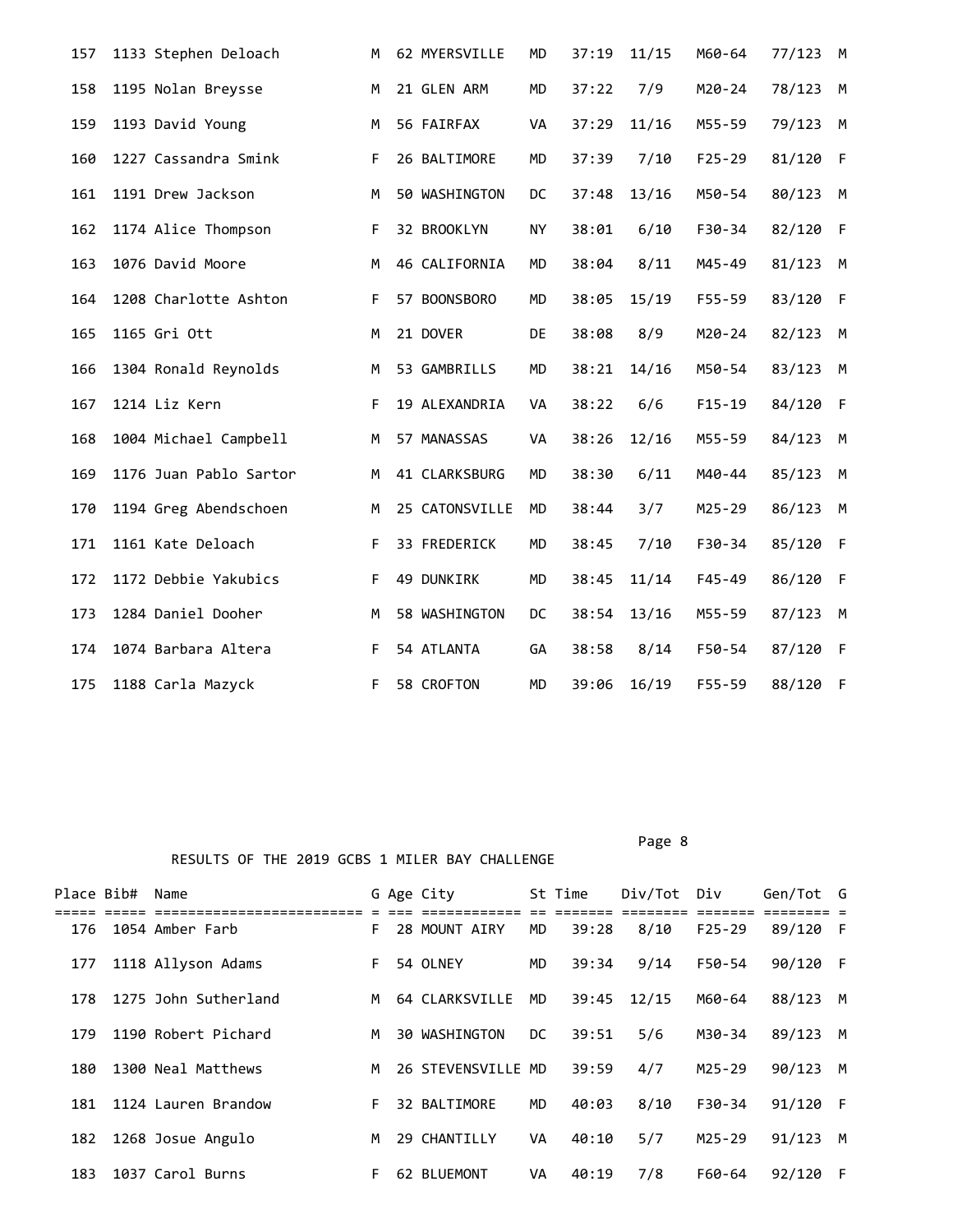| 184 | 232 Doug Palmer                  | M  | 48 BETHESDA        | <b>MD</b> | 40:22 | 9/11  | M45-49     | 92/123  | M           |
|-----|----------------------------------|----|--------------------|-----------|-------|-------|------------|---------|-------------|
| 185 | 1296 Joseph Palmer               | M  | 17 KENSINGTON      | <b>MD</b> | 40:31 | 5/5   | $M15 - 19$ | 93/123  | M           |
| 186 | 1028 Bill Barry                  | M  | 79 BALTIMORE       | <b>MD</b> | 40:35 | 1/2   | M75-79     | 94/123  | M           |
| 187 | 1001 Thomas Costello             | M  | 55 FRANKLINTON     | ΝC        | 40:39 | 14/16 | M55-59     | 95/123  | M           |
| 188 | 1043 Mike Bennett                | M  | 50 RESTON          | VA        | 40:40 | 15/16 | M50-54     | 96/123  | M           |
| 189 | 1024 Deette Starr                | F. | 58 WEST LAFAYET IN |           | 40:55 | 17/19 | $F55 - 59$ | 93/120  | $\mathsf F$ |
| 190 | 1266 Michael McQuade             | M  | 44 CROFTON         | MD        | 40:55 | 7/11  | M40-44     | 97/123  | M           |
| 191 | 1290 Margaret Bravo              | F. | 53 PEARL RIVER     | <b>NY</b> | 41:15 | 10/14 | F50-54     | 94/120  | - F         |
| 192 | 1156 Mesa Jetton                 | F. | 38 SEVERNA PARK MD |           | 41:21 | 9/10  | $F35 - 39$ | 95/120  | - F         |
| 193 | 1071 Mary Catherine McGoldrick F |    | 51 CHESTER         | MD        | 41:24 | 11/14 | F50-54     | 96/120  | - F         |
| 194 | 1222 Victor Cohen                | M  | 66 HARRISBURG      | PA        | 41:25 | 5/8   | M65-69     | 98/123  | M           |
| 195 | 1083 Lynn Carlson                | F. | 54 ROANOKE         | <b>TX</b> | 41:54 | 12/14 | F50-54     | 97/120  | - F         |
| 196 | 1002 Diane Gload                 | F. | 56 SILVER SPRIN MD |           | 42:02 | 18/19 | $F55 - 59$ | 98/120  | -F          |
| 197 | 1314 Kunal Sakhuja               | M  | 31 GAITHERSBURG MD |           | 42:03 | 6/6   | M30-34     | 99/123  | M           |
| 198 | 1311 Nathaly Callado             | F. | 33 WASHINGTON      | DC        | 42:06 | 9/10  | $F30-34$   | 99/120  | F           |
| 199 | 1270 Benjamin Jones              | M  | 41 MILFORD         | <b>DE</b> | 42:09 | 8/11  | M40-44     | 100/123 | M           |
| 200 | 1333 Scott Forbes                | M  | 48 OWINGS MILLS MD |           | 42:20 | 10/11 | M45-49     | 101/123 | M           |

Page 9 - Page 9 - Page 9 - Page 9 - Page 9 - Page 9 - Page 9 - Page 9 - Page 9 - Page 9

RESULTS OF THE 2019 GCBS 1 MILER BAY CHALLENGE

|     | Place Bib# Name |                                                    |    | G Age City                           |    | St Time                          | Div/Tot Div              |                                   | Gen/Tot G |     |
|-----|-----------------|----------------------------------------------------|----|--------------------------------------|----|----------------------------------|--------------------------|-----------------------------------|-----------|-----|
| 201 | ==              | ===========================<br>1303 Sarah Reynolds |    | a ada adadeedadada<br>F 46 GAMBRILLS | MD | $=$ $=$ $=$ $=$ $=$ $=$<br>42:37 | <b>Eccesses</b><br>12/14 | $=$ $=$ $=$ $=$ $=$ $=$<br>F45-49 | 100/120 F |     |
| 202 |                 | 1061 Priscila Costa Lucas                          | F. | 26 EDGEWATER                         | MD | 42:45                            | 9/10                     | $F25 - 29$                        | 101/120 F |     |
| 203 |                 | 1057 Daniel Mandeville                             | M  | 29 SEVERNA PARK MD                   |    | 42:47                            | 6/7                      | M25-29                            | 102/123   | M   |
| 204 |                 | 1134 Robin Camarote                                | F  | 44 FALLS CHURCH VA                   |    | 42:52                            | 7/10                     | F40-44                            | 102/120 F |     |
| 205 |                 | 1088 Claire Winchester                             | F. | 35 ANNAPOLIS                         | MD | 43:19                            | 10/10                    | $F35 - 39$                        | 103/120 F |     |
| 206 |                 | 1236 Danielle Gordy                                | F. | 25 NOTTINGHAM                        | MD | 43:21                            | 10/10                    | $F25 - 29$                        | 104/120   | - F |
| 207 |                 | 1223 Kris Wetterstrand                             | F. | 47 BETHESDA                          | MD | 43:36                            | 13/14                    | F45-49                            | 105/120 F |     |
| 208 |                 | 1102 Andy Clough                                   | M  | 56 RESTON                            | VA | 43:44                            | 15/16                    | M55-59                            | 103/123   | M   |
| 209 |                 | 1041 Larry Schofield                               | M  | 67 COLUMBIA                          | MD | 43:48                            | 6/8                      | M65-69                            | 104/123   | M   |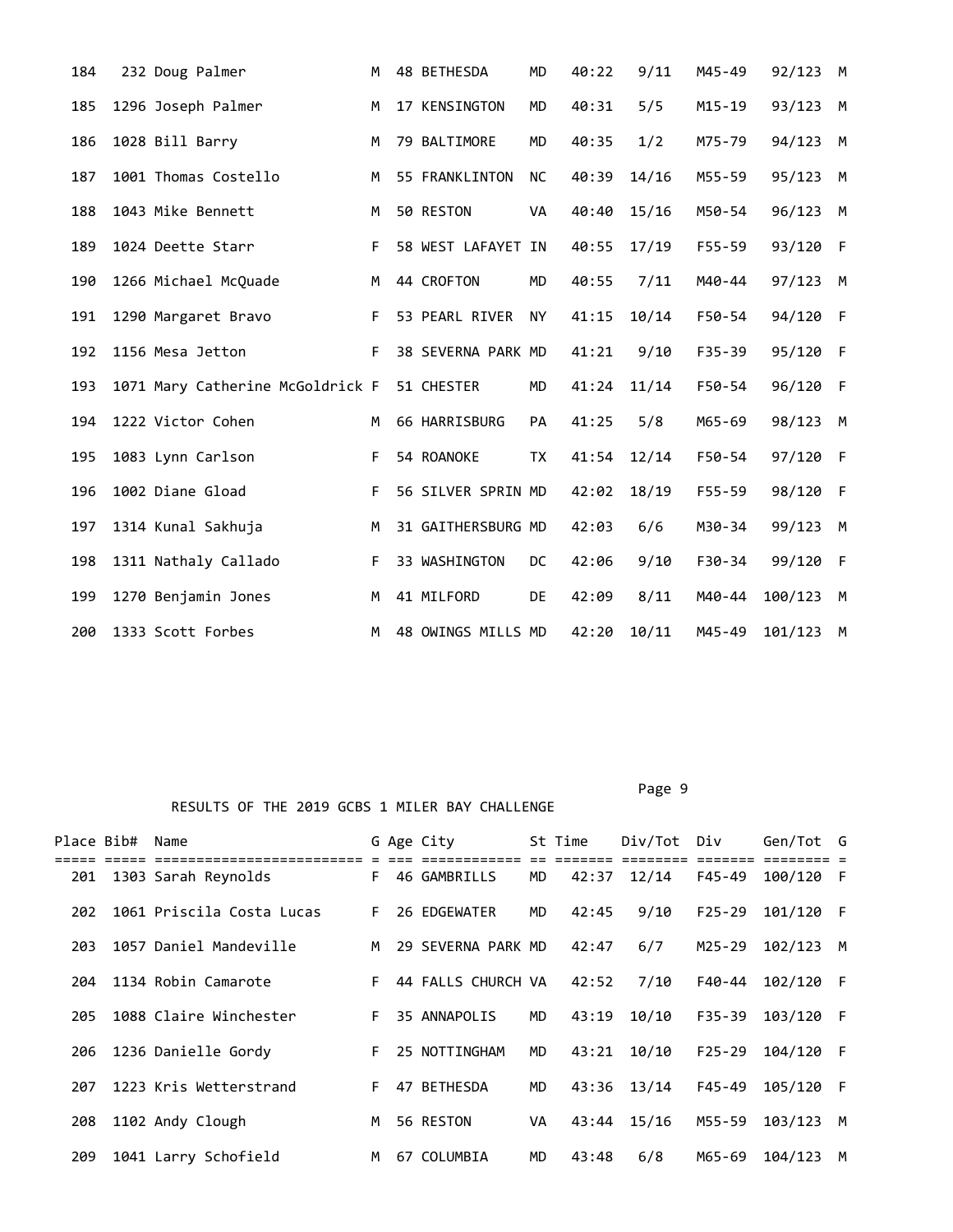| 210 | 1271 Axel Alanis     | M  | 22 STERLING           | <b>VA</b> | 43:51 | 9/9   | M20-24     | 105/123 | M   |
|-----|----------------------|----|-----------------------|-----------|-------|-------|------------|---------|-----|
| 211 | 1163 Johannes Fourie | м  | 51 NEW MARKET         | MD        | 43:58 | 16/16 | M50-54     | 106/123 | M   |
| 212 | 1135 Brian Camarote  | м  | 46 FALLS CHURCH VA    |           | 44:09 | 11/11 | M45-49     | 107/123 | M   |
| 213 | 1218 Brittany Gorman | F  | 33 WASHINGTON         | DC.       | 44:13 | 10/10 | F30-34     | 106/120 | - F |
| 214 | 1241 Jay Gloede      | M  | <b>76 GLEN BURNIE</b> | <b>MD</b> | 45:02 | 2/2   | M75-79     | 108/123 | M   |
| 215 | 1140 Shannon Riley   | F. | 46 EDGEWATER          | <b>MD</b> | 45:12 | 14/14 | $F45 - 49$ | 107/120 | -F  |
| 216 | 1087 Paul Brylske    | M  | 63 MIDDLE RIVER MD    |           | 45:23 | 13/15 | M60-64     | 109/123 | M   |
| 217 | 1010 Tom Swierk      | M  | 73 FREDERICKSBU VA    |           | 45:32 | 2/5   | M70-74     | 110/123 | M   |
| 218 | 1210 Carole May      | F. | 71 HAGERSTOWN         | MD        | 46:10 | 1/3   | F70-74     | 108/120 | -F  |
| 219 | 1171 Dean McElhaney  | M  | 59 ALEXANDRIA         | <b>VA</b> | 46:11 | 16/16 | M55-59     | 111/123 | M   |
| 220 | 1131 William Reddick | M  | 72 WASHINGTON         | DC        | 46:34 | 3/5   | M70-74     | 112/123 | M   |
| 221 | 1277 Kerry Young     | F  | 51 WASHINGTON         | DC        | 46:48 | 13/14 | F50-54     | 109/120 | -F  |
| 222 | 1201 Mike Askew      | M  | 41 WASHINGTON         | DC        | 47:00 | 9/11  | M40-44     | 113/123 | M   |
| 223 | 1029 Matthew Sabo    | M  | 43 ERIE               | <b>PA</b> | 47:07 | 10/11 | M40-44     | 114/123 | M   |
| 224 | 1185 Sydney Frost    | F. | 22 GREENBELT          | <b>MD</b> | 47:08 | 8/8   | $F20-24$   | 110/120 | - F |
| 225 | 1186 Deborah Frost   | F. | 53 DUNKIRK            | <b>MD</b> | 47:13 | 14/14 | F50-54     | 111/120 | -F  |

Page 10

| Place Bib# | Name                   |    | G Age City         |           | St Time | Div/Tot | Div             | Gen/Tot   | G   |
|------------|------------------------|----|--------------------|-----------|---------|---------|-----------------|-----------|-----|
| 226        | 1081 Dave Phillips     |    | M 61 ARNOLD        | <b>MD</b> | 47:21   | 14/15   | =====<br>M60-64 | 115/123   | M   |
| 227        | 1117 Dorothy Buchhagen | F. | 76 ROCKVILLE       | <b>MD</b> | 48:23   | 1/1     | F75-79          | 112/120 F |     |
| 228        | 1281 Katie Bacon       | F. | 41 RIVA            | <b>MD</b> | 48:36   | 8/10    | F40-44          | 113/120 F |     |
| 229        | 1221 Jeffrey Cannon    | M  | 64 SYKESVILLE      | <b>MD</b> | 49:16   | 15/15   | M60-64          | 116/123   | M   |
| 230        | 1332 Allyson Reiter    | F. | 57 ANNAPOLIS       | MD        | 49:23   | 19/19   | F55-59          | 114/120 F |     |
| 231        | 1021 Tim Bayerle       | M  | 39 ELKRIDGE        | <b>MD</b> | 50:14   | 6/6     | M35-39          | 117/123   | M   |
| 232        | 1018 Tamie Gangloff    | F. | 44 MALVERN         | <b>PA</b> | 50:38   | 9/10    | F40-44          | 115/120 F |     |
| 233        | 1073 Jenni McGinnis    | F. | 40 GAITHERSBURG MD |           | 53:25   | 10/10   | F40-44          | 116/120   | - F |
| 234        | 1101 Lukas Acanfora    | M  | 29 DENVER          | CO.       | 53:28   | 7/7     | M25-29          | 118/123   | M   |
| 235        | 1097 Miguel Cuya       | M  | 42 CLIFTON         | VA        | 53:28   | 11/11   | M40-44          | 119/123   | M   |
| 236        | 1023 John Graham       | M  | 74 SEVERNA PARK MD |           | 53:33   | 4/5     | M70-74          | 120/123   | M   |